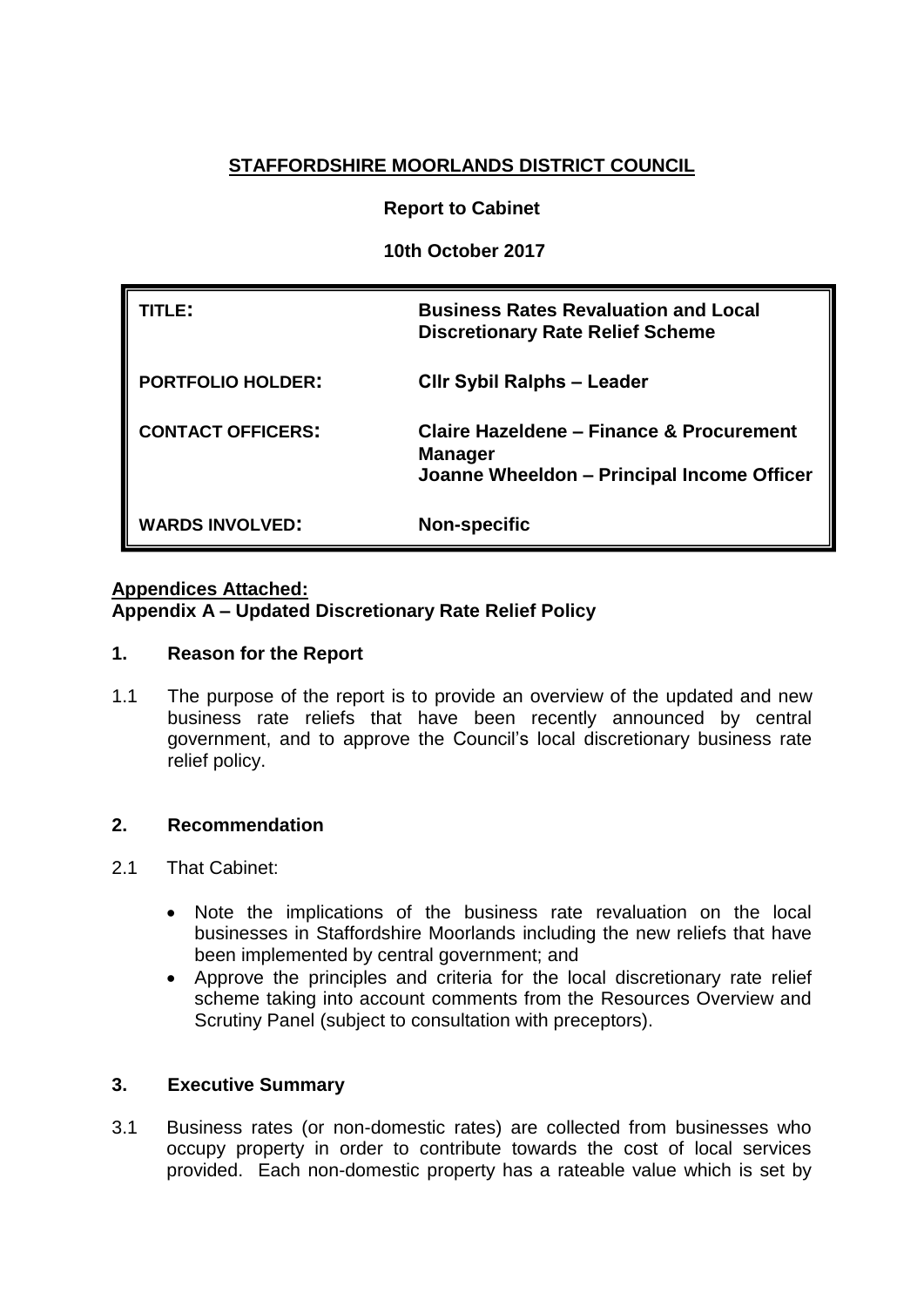the Valuation Office Agency (VOA) - this broadly represents the yearly rent the property could have been let for on the open market on a particular date.

- 3.2 The VOA generally reassesses all rateable values for business premises in England and Wales every five years, although the last revaluation was in 2010. A revaluation was undertaken in preparation for the revised list to be effective from 1st April 2017.
- 3.3 The Government believes it is important to provide the greatest support to small and medium businesses seeing increases and to also allow those small and medium businesses seeing reductions to gain quickly from the revaluation. Therefore, as part of the 2016 and 2017 Budget/Autumn Statement, the Government announced a number of amendments to current reliefs and the introduction of new reliefs from 1st April 2017 to support businesses:
	- Transitional Relief for those businesses that have seen significant increases in their rates liability, the Government has put in place a £3.6 billion transitional relief scheme to limit and phase in changes in rate bills as a result of the 2017 revaluation (which was also put into place after the 2010 revaluation)
	- Rural Rate Relief rural rate relief has doubled to 100% from 50% for those businesses located in a rural settlement (population less than 3,000) for shops/post offices with a rateable value up to 8,500 and public houses/petrol stations with a rateable value up to 12,500
	- Small Business Rate Relief 100% relief is now available to business who occupy properties with a rateable value of 12,000 or less (previously 6,000) with a tapered relief on properties worth up to 15,000
	- Local Newspaper Rate Relief funding has been provided to provide a discount of up to £1,500 a year for two years for office space occupied by local newspapers
	- Supporting Small Business Relief a new relief available to those ratepayers facing large increases as a result of a loss of Small Business Rate Relief (SBRR) or Rural Rate Relief (RRR). In the first year of the scheme this means that all ratepayers losing some or all of their SBRR or RRR will see the increase in their bill capped at £600.
	- Supporting Pubs Relief a relief to be awarded to pubs that have a rateable value of below £100,000. Under the scheme, eligible pubs will receive a £1,000 discount on their bill for 2017/18.
	- Local Discretionary Rate Relief the Government announced that they would allocate a £300m pot to Authorities in order to award a discretionary relief to other businesses affected by the 2017 revaluation – the scheme would be in place for a period of four years at a reducing rate over the four years. It is for each individual authority to design their own scheme.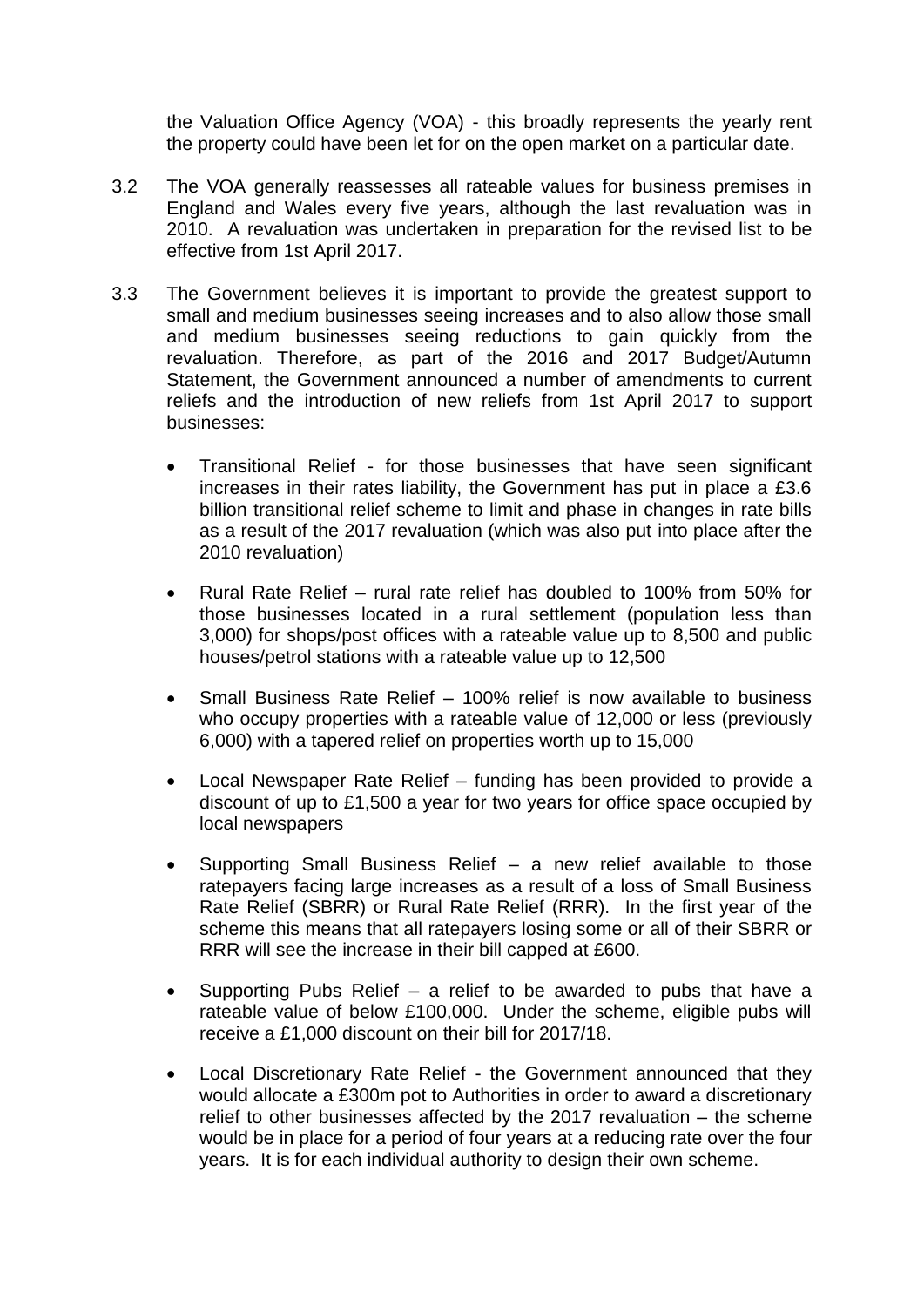- 3.4 The Council's Business Rates Relief Policy has been updated to reflect the changes above and details the Council's Local Discretionary Rate Relief Policy (see Appendix A)
- 3.5 The Resources Overview & Scrutiny Panel considered and commented on the principles for the design of the Council's Local Discretionary Rate Relief policy. As a result the proposed policy is aimed at supporting local small and medium sized businesses with rateable values under 200,000 who have had an increase in their business rates bill as a result of the revaluation.
- 3.6 The policy sets out the amount of relief to be awarded in each of the four years of the scheme. The levels of relief will be reviewed regularly to ensure that the support scheme is being operated in the most effective way.
- 3.7 In exceptional circumstances, the Council shall consider applications on a case by case basis where the ratepayer falls outside the criteria but where the ratepayer can demonstrate that they are experiencing severe financial difficulties due to the revaluation on 1st April 2017.
- 3.6 The Council is currenlty consulting with the major preceptors in relation to the Local Discretioanry Rate Relief scheme and will take their comments into account. Therefore, the eligibility criteria is subject to the preceptors repsonses.

## **4. How this report links to Corporate Priorities**

4.1 The application of business rates relief supports the aim of the Council to promote business growth and economic regeneration in the district and wider economic area

## **5. Options and Analysis**

## 5.1 **Option 1 – Not Recommended**

Do not approve the Local Discretionary Rate Relief Policy and updated Business Rate Relief Policy

## 5.2 **Option 2 – Recommended**

Approve the Local Discretionary Rate Relief Policy and updated Business Rate Relief Policy (subject to consultation)

#### **6. Implications**

6.1 Community Safety - (Crime and Disorder Act 1998) There are no specific community safety concerns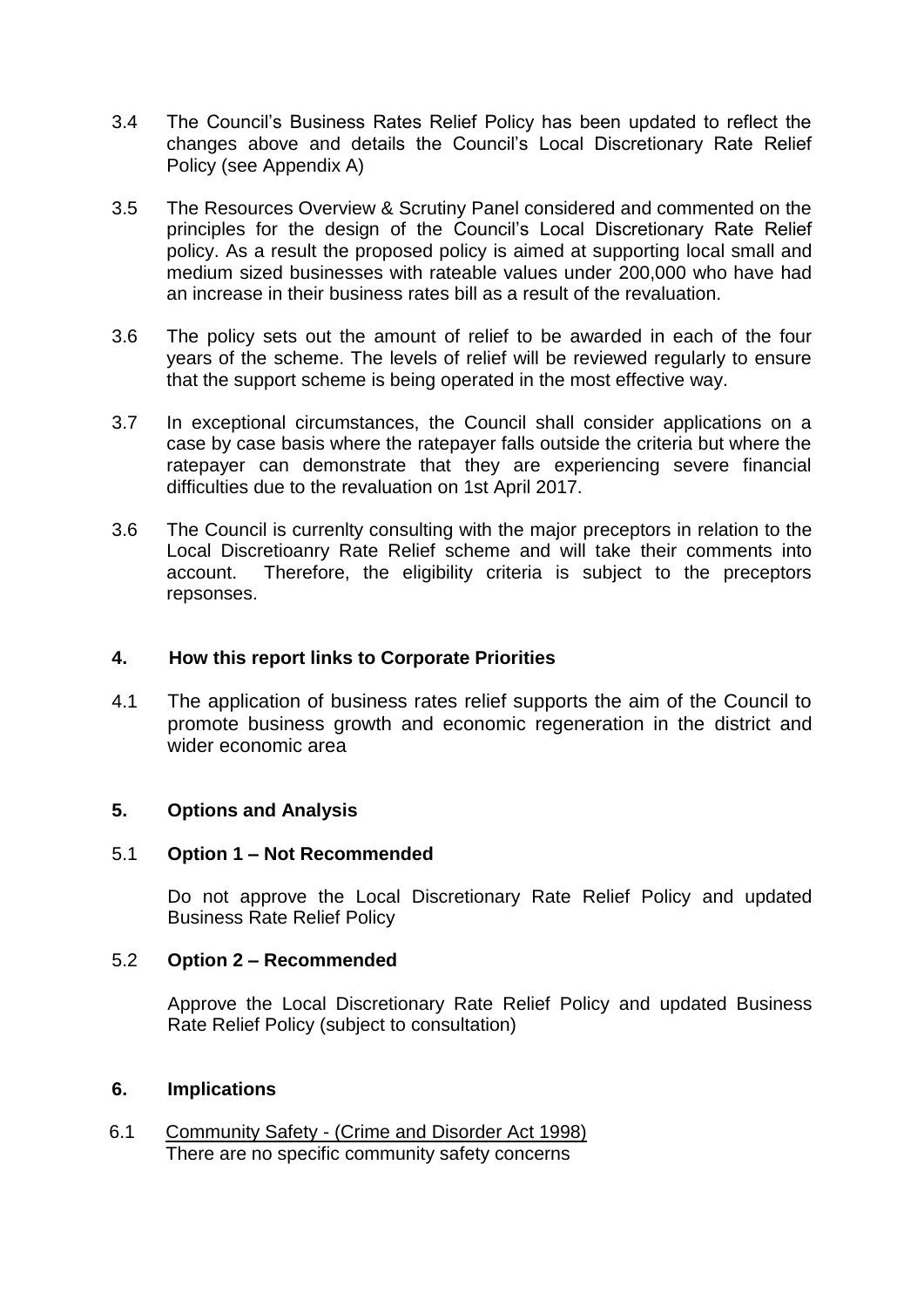#### 6.2 Workforce

There are no specific workforce implications.

- 6.3 Equality and Diversity/Equality Impact Assessment The report has been prepared in accordance with the Council's Diversity and Equality Policy
- 6.4 Financial Considerations Financial considerations are considered within the report.
- 6.5 Legal None.
- 6.6 Sustainability There are no specific sustainability issues
- 6.7 Internal and External Consultation External consultation in respect of the Council's Local Discretionary Rate Relief policy is being undertaken with the Council's Preceptors (County Council, Police and Fire Authority)
- 6.8 Risk Assessment

The granting of discretionary relief will potentially involve a cost to the Council. Any amount granted will be borne in accordance with the Business Rate Retention Scheme share (40% by the District Council) unless reimbursed by Government via Section 31 grant

In respect of the Local Discretionary Rate Relief Scheme, there is a financial risk that the Council could apply more in Local Discretionary Rate Relief than funding allocated by Government – resulting in an overall cost to the Authority. However, the risk is mitigated by the way in which the policy has been established – which is based on an allocation as detailed in the policy to those businesses the Council has listed as eligible, with a proportion of the pot remaining for any other applications that are submitted for consideration.

## **ANDREW P STOKES Executive Director (Transformation) & Chief Finance Officer**

**Background Papers Location Contact details**

Government papers issued **Moorlands House** Claire Hazeldene

Finance & Procurement Manager 01538 395400 Ext. 4191

Joanne Wheeldon Principal income Officer 01538 395400 ext 4070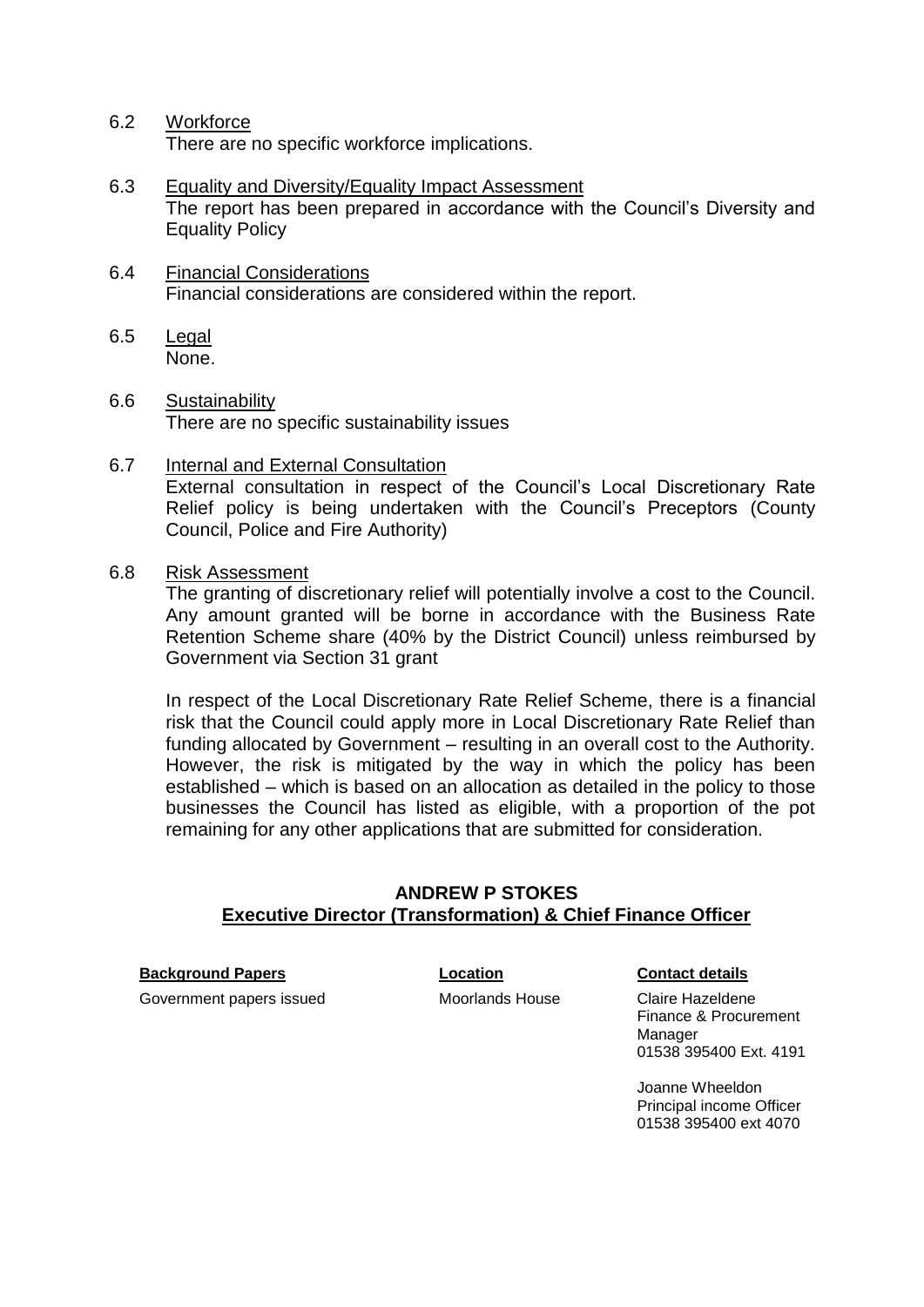# **7. Introduction**

- 7.1 Business rates (or non-domestic rates) are collected from businesses who occupy property in order to contribute towards the cost of local services provided. Under the business rates retention arrangements introduced from 1st April 2013, authorities keep a proportion of the business rates paid locally. This provides a direct financial incentive for authorities to work with local businesses to create a favourable local environment for growth since authorities will benefit from growth in business rates revenues.
- 7.2 Other than properties that are exempt from business rates, each nondomestic property has a rateable value which is set by the Valuation Office Agency (VOA), an agency of Her Majesty's Revenue and Customs. They draw up and maintain a full list of all rateable values - this broadly represents the yearly rent the property could have been let for on the open market on a particular date.
- 7.3 The VOA generally reassesses all rateable values for business premises in England and Wales every five years, although previous revaluation was in 2010. The local authority works out the business rates bill by multiplying the rateable value of the property by the appropriate multiplier.
- 7.4 Revaluations make sure each ratepayer pays their fair contribution and no more, by ensuring that the share of the national rates bill paid by any one ratepayer reflects changes over time in the value of their property relative to others. Revaluation does not raise extra money for Government.
- 7.5 The VOA uses a wide range of property information, rental and other evidence to compare values across similar types of properties in order to set the rateable value. A revaluation was undertaken in preparation for the revised list to be effective from 1st April 2017.
- 7.6 Staffordshire Moorlands has seen an overall increase in the rateable values of businesses within the District of 14%, increasing from 48,600,025 in 2016/17 to 55,361,282 in 2017/18.
- 7.7 However, as the 'multipliers' used to calculate business rates bills have reduced from 2016/17 to 2017/18, the gross business rates collectable has increased less significantly at 4%, from £22,576,567 in 2016/17 to £23,559,764 in 2017/18.
- 7.8 The Government believes it is important to provide the greatest support to small/medium businesses seeing increases and to also allow those small/ medium businesses seeing reductions to gain quickly from the revaluation.
- 7.9 Therefore, as part of the 2016 and 2017 Budget/Autumn Statement, the Government announced a number of amendments to current reliefs and the introduction of new reliefs from 1st April 2017 to support businesses.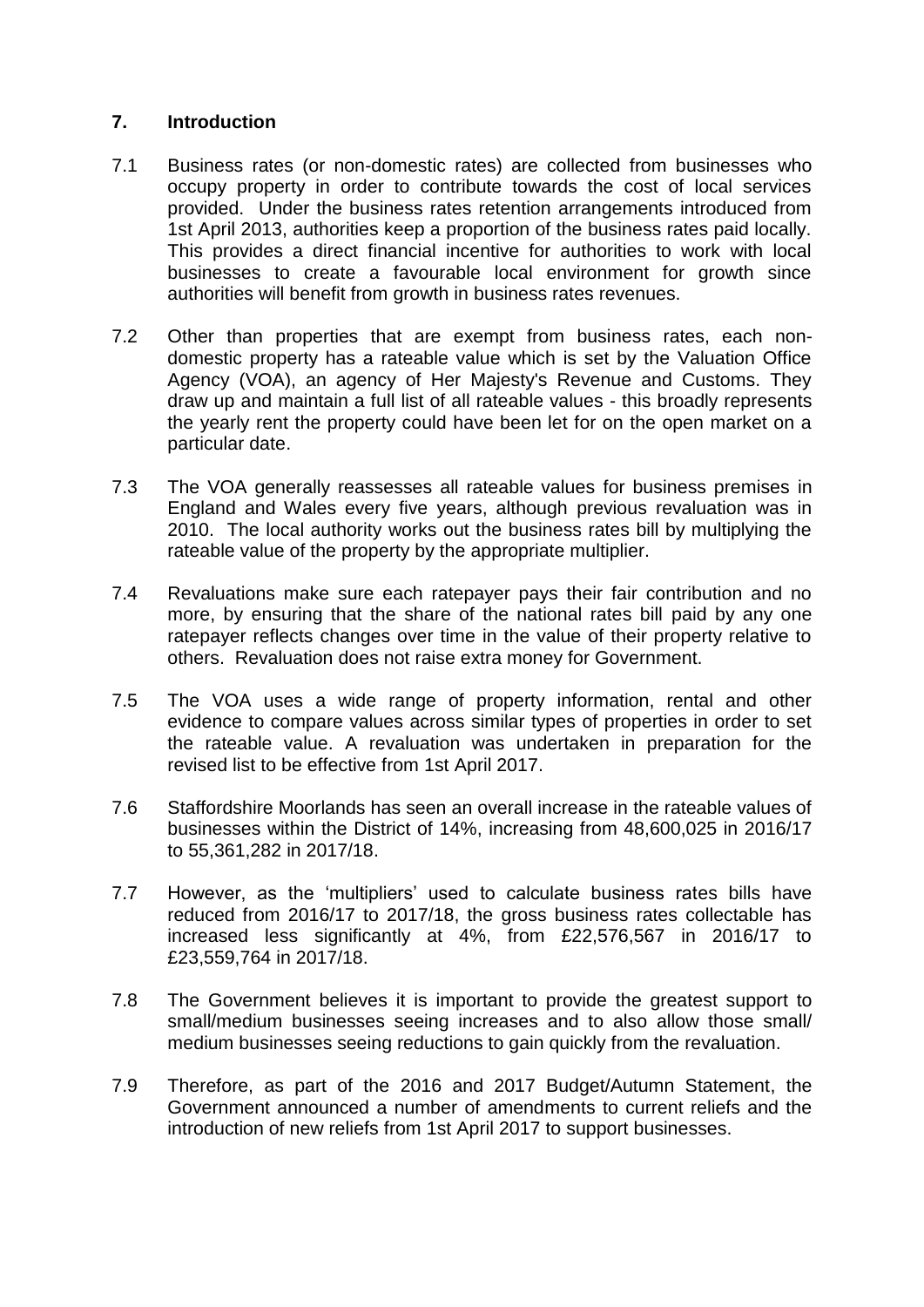## **8. Transitional Relief**

- 8.1 For those businesses that have seen significant increases in their rates liability, the Government has put in place a £3.6 billion transitional relief scheme to limit and phase in changes in rate bills as a result of the 2017 revaluation.
- 8.2 Transitional relief limits how much business rate bills can change each year as a result of revaluation - consequently, changes to bills are phased in gradually.

# **9. 2016 Budget & Autumn Statement Changes**

- 9.1 The Government had already announced as part of the 2016 Budget and Autumn Statement a number of changes to existing reliefs and the introduction of new reliefs - those relevant to the District are detailed below.
- 9.2 When applying for business rate relief, businesses need to ensure compliance with state aid rules in accordance with the De Minimis Regulations EC 1407/2013. The De Minimis Regulations allow an undertaking to receive up to €200,000 'de minimis' aid over a rolling three year period.

## *Rural Rate Relief (RRR)*

- 9.3 To remove the inconsistency between rural rate relief and small business rate relief the government doubled rural rate relief to 100% from 1 April 2017 as part of the 2016 autumn statement. Businesses may be eligible for rural rate relief if the business is in a rural area with a population below 3,000. If eligible, no rates will be payable if:
	- the only village shop or post office, with a rateable value of up to 8,500
	- the only public house or petrol station, with a rateable value of up to 12,500
- 9.4 The Government intends to amend the relevant primary legislation to require local authorities to grant 100% mandatory rural rate relief to take effect from 1st April 2018. However, before the requirement to grant mandatory relief comes into force Local Authorities are expected to use their local discount powers to grant 100% rural rate relief to eligible ratepayers from 1st April 2017.

## *Small Business Rate Relief (SBRR)*

- 9.5 As part of the 2016 Budget, Government confirmed that from April 2017, rate payers that occupy a single property with a rateable value of 12,000 or less pay no business rates. Previously, the 100% relief was available for businesses that occupying a property with a value of 6,000 or less.
- 9.6 There is then a tapered rate of SBRR relief on properties worth up to 15,000.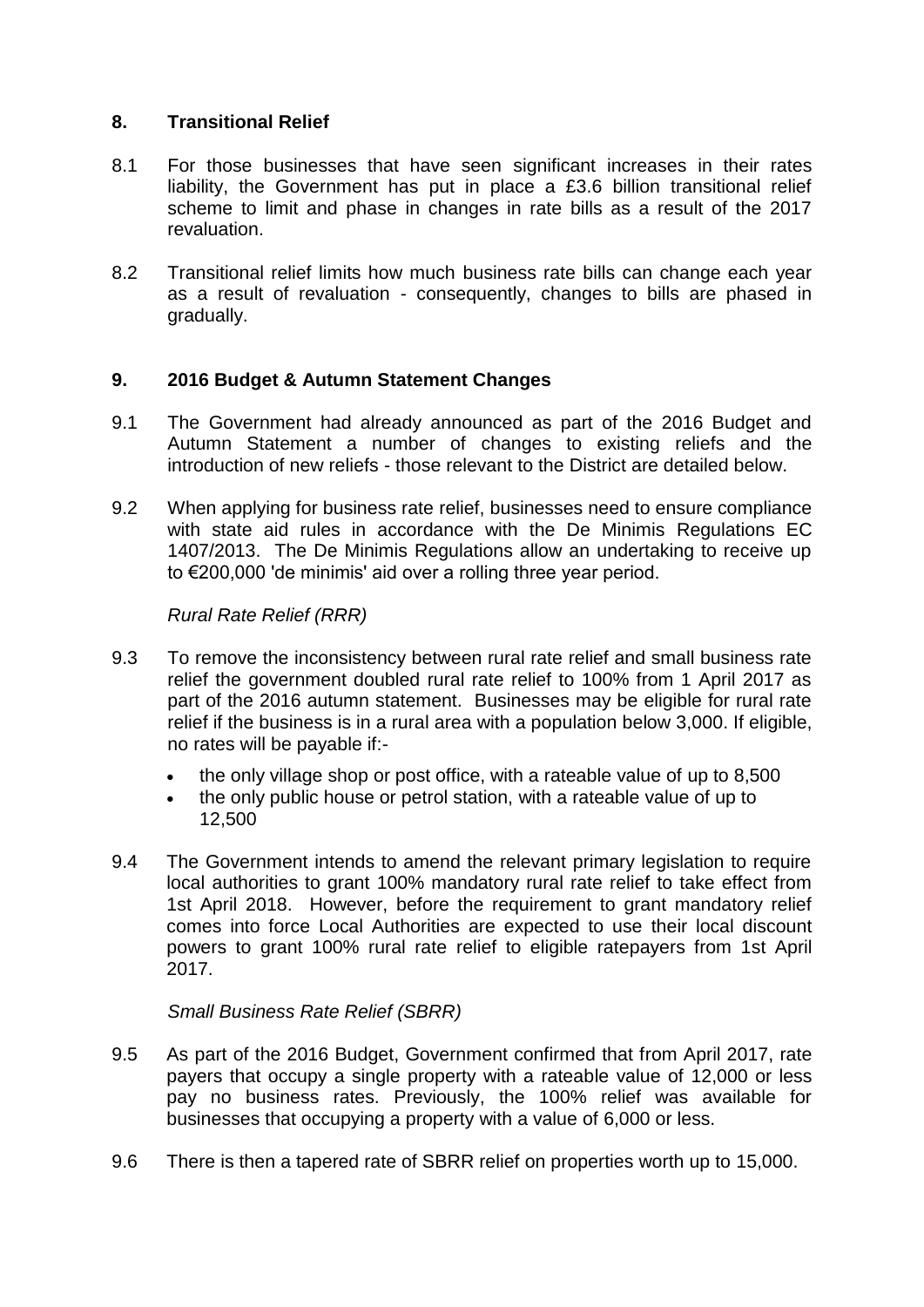## *Local Newspaper Rate Relief (LNRR)*

- 9.7 The Government also committed to providing funding to local authorities so that they can provide a discount worth up to £1,500 a year for 2 years from 1st April 2017, to office space occupied by local newspapers. This is up to a maximum of one discount per local newspaper title and per hereditament, and up to state aid limits.
- 9.8 The relief will be delivered through local authority discretionary discount powers (under section 47(3) of the Local Government Finance Act 1988).

# **10 2017 Budget Changes**

- 10.1 As part of the Spring 2017 Budget, the Chancellor announced three new discretionary rate reliefs to be implemented for business ratepayers with effect from 1st April 2017:
	- Supporting Small Business Relief (SSBR)
	- Supporting Pubs Relief (SPR)
	- Local Discretionary Rate Relief (LDRR)
- 10.2 The three new reliefs have been implemented under Section 47 of the Local Government Finance Act as a discretionary award made by Billing Authorities. The Government will fully reimburse all amounts awarded under SSBR and SPR by a Section 31 grant. However, LDRR is being funded through a £300m fund allocated to each Authority through a formula-based grant, and Government has tasked all Authorities with putting together their own schemes of LDRR.

## *Supporting Small Business Relief (SSBR)*

- 10.3 This relief is a discretionary relief made available to those ratepayers facing large increases as a result of a loss of Small Business Rate Relief or Rural Rate Relief.
- 10.4 The transitional relief scheme does not provide support in respect of changes in reliefs. Therefore, those ratepayers who are losing some or all of their small business or rural rate relief may be facing very large percentage increases in bills from 1st April 2017.
- 10.5 Government announced that Authorities could award the relief under their Discretionary Rate Relief (DRR) powers and that it would also reimburse Billing Authorities and major precepting authorities (the County Council and Fire authorities) within the Business Rates Retention (BRR) system for the local share of the relief. The reimbursement would be provided through a grant made under Section 31 of the Local Government Act 2003.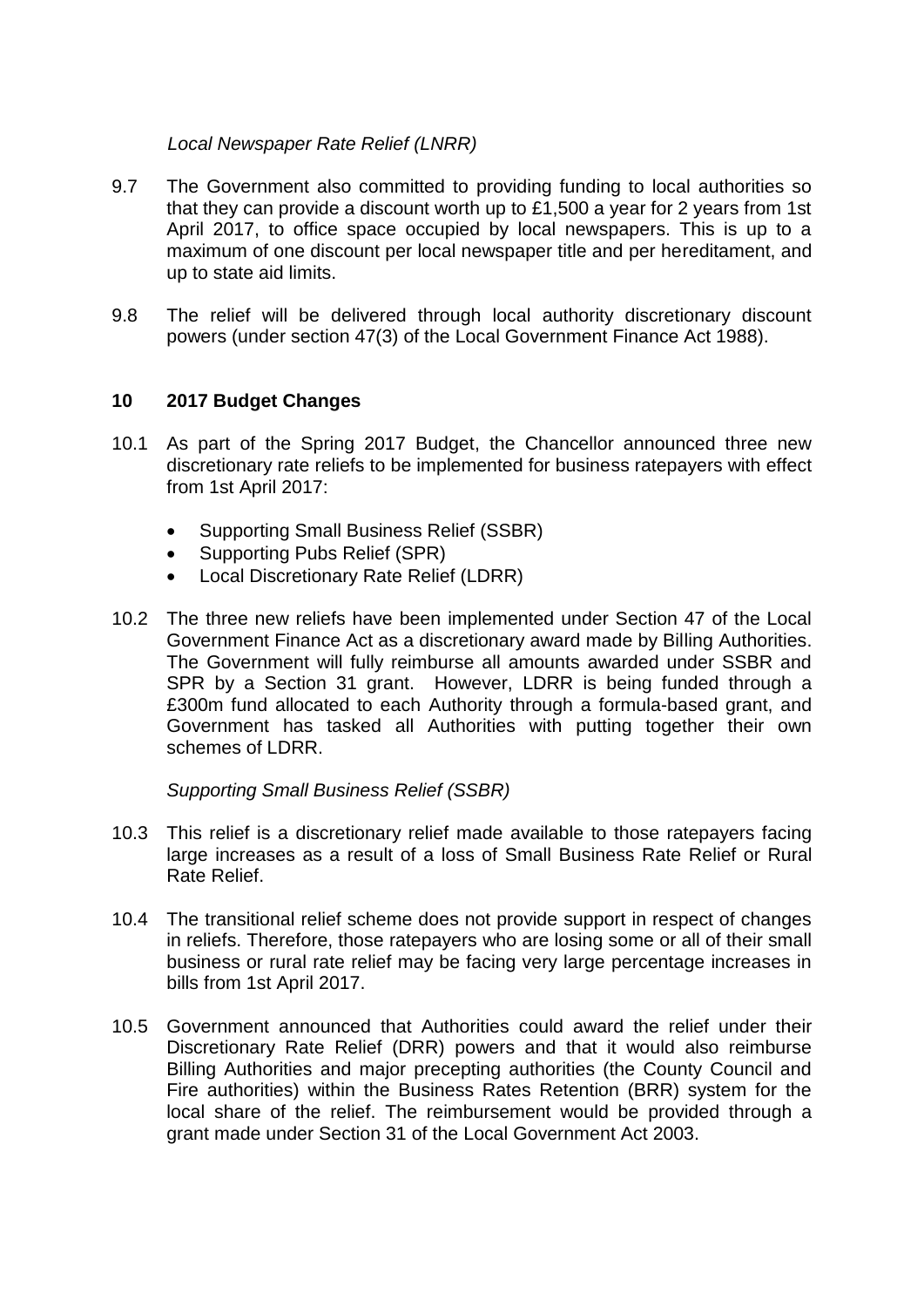- 10.6 Government has also stated its intention to reimburse BAs and major precepting authorities for the actual cost of providing this relief and are undertaking a New Burdens assessment of the IT and administrative costs associated with this scheme.
- 10.7 SSBR will be available from 2017/18 to 2021/2022 where the increase in the RV for these ratepayers is the greater of either:
	- a percentage increase per annum of 5%, 7.5%, 10%, 15% and 15%, or
	- a cash value of £600 per year.
- 10.8 In the first year of the scheme this means that all ratepayers losing some or all of their SBRR or RRR will see the increase in their bill capped at £600. The cash minimum increase is £600 per year thereafter. Those businesses who were previously receiving SBRR in 2016/2017 but whose RV is more than 51,000 from 1st April 2017 also come into the SSBR scheme.
- 10.9 This relief, as with other discretionary relief, is subject to State Aid law. Ratepayers entitled to Mandatory Relief (such Charities and Community Amateur Sports Clubs) or Section 44A relief (apportionment of RV for partly occupied properties) are not entitled to SSBR. However, ratepayers entitled to SSBR can still apply for other DRR once the SSB has been awarded.

*Supporting Pubs Relief (SPR)*

- 10.10 The Supporting Pubs Relief scheme is to be awarded to pubs that have a rateable value of below 100,000. Under the scheme, eligible pubs will receive a £1,000 discount on their bill for 2017/18. Authorities will be compensated for awarding the relief via their DRR schemes under a S31 grant.
- 10.11 Hereditaments which are excluded from this relief include restaurants, cafes, nightclubs, hotels, snack bars, guesthouses, boarding houses, sporting venues, music venues, festival sites, theatres, museums, exhibition halls, cinemas, concert halls, casinos.
- 10.12 Eligible pubs can also qualify for SSBR (as above). Where qualification exists, SSBR must be awarded before other discretionary reliefs.

*Local Discretionary Rate Relief (LDRR)*

10.13 The Government also announced that they would allocate a £300m pot to Authorities in order to award a discretionary relief to other businesses affected by the 2017 revaluation – the scheme would be in place for a period of 4 years at a reducing rate over the 4 years. The Government has confirmed that Staffordshire Moorlands D.C. will receive the following allocation of funding, under section 31 of the Local Government Act, for each year of the scheme:-

| <b>Local Discretionary Rate Relief</b> | 2017/18 | $2018/19$ 2019/20 2020/21         |        |
|----------------------------------------|---------|-----------------------------------|--------|
| Government Funding                     |         | $ $ £336,008   £163,204   £67,202 | £9,600 |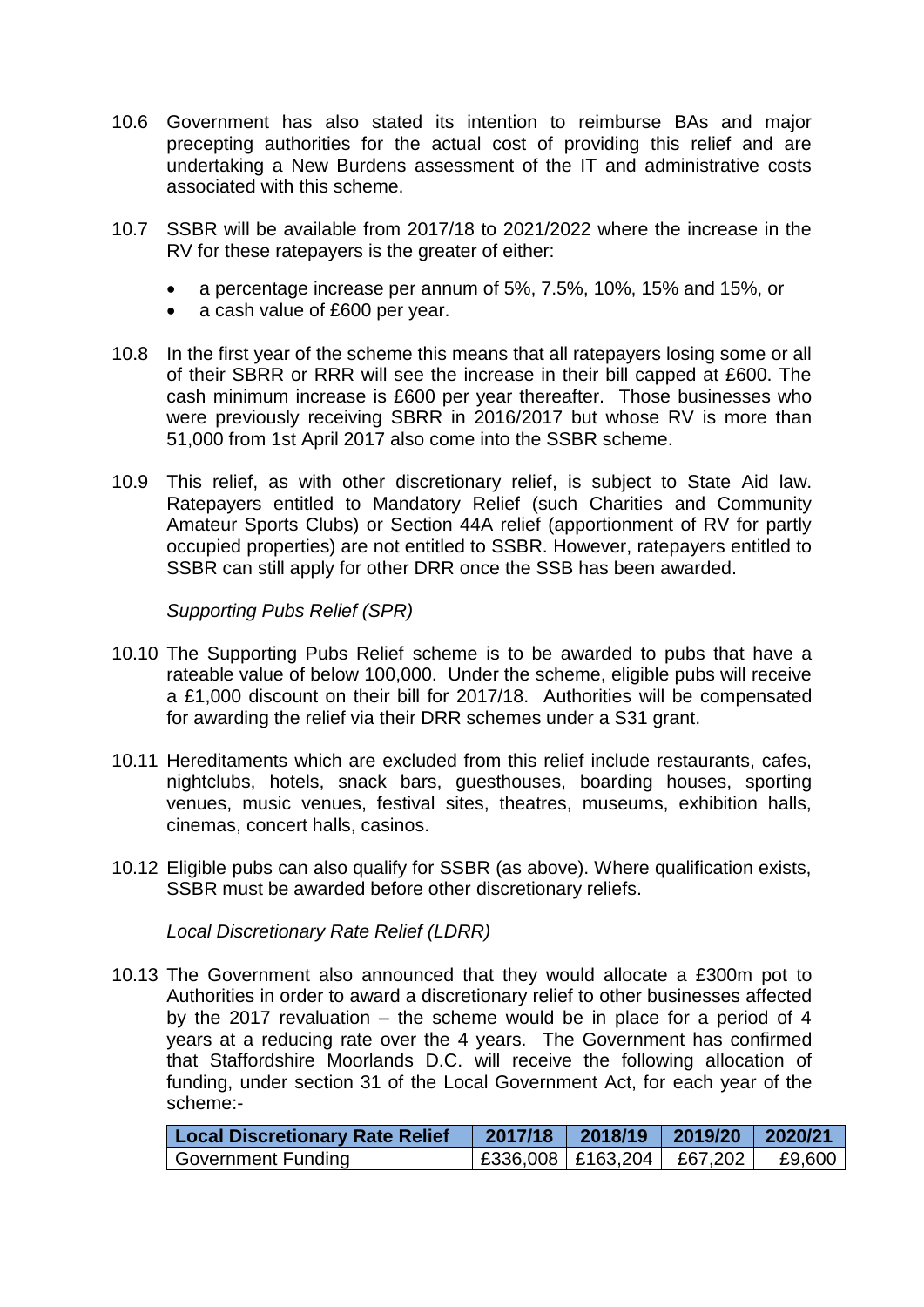- 10.14 Each Authority is required to develop their own discretionary scheme, ensuring that major precepting authorities are consulted before awards are made.
- 10.15 Discussion on the proposed criteria took place at the Resources Overview & Scrutiny Committee on 4th October 2017 where members commented as follows:
	- A strong desire to support small/medium sized local businesses and so not applying the relief to national/multinational companies
	- Directing support to businesses that have lost out on Small Business Rate Relief/Rural Relief as a consequence of revaluation – the Supporting Small Business Relief will cap the amount of increase (so it is applied on a gradual basis) the Local Discretionary Rate Relief will then provide additional support below the cap
	- As the funding is to be repaid to Government if not fully allocated, there was consensus that the Council attempt to apply as much support as possible to those eligible businesses
	- Members were also keen for the scheme to be publicised, so in addition to writing to those business the Council believes are eligible to encourage them to apply for the relief, also ensuring this is advertised on the website and issuing a press release
	- There were also many comments/queries relating to how rateable values are calculated – therefore it was requested that a representative from the Valuation Office Agency are asked to attend a Committee meeting in the future
- 10.16 Therefore, the Council's proposed Local Discretionary Rate Relief scheme is detailed within the attached updated version of the Discretionary Business Rates Relief policy (see Appendix A). In summary, relief will be awarded to businesses that satisfy the following criteria:-
	- The ratepayer is in occupation on 31st March 2017 and 1st April 2017;
	- There has been an increase in net business rates payable from 2016 to 2017, arising as a direct result of the 2017 Revaluation;
	- The ratepayer's account is not subject to Empty Property Rates (i.e. the property is occupied and not empty);
	- The ratepayer is not in receipt of mandatory relief
	- The rateable value of the property in the 2017 rating list must not exceed 200,000
	- Relief will be targeted to local businesses and not those businesses that are national or multi-national in nature.
	- Relief will not be awarded to Local Authorities or Government agencies (including NHS)
	- The relief is subject to state aim limits
- 10.17 In addition to the criteria above, the Council, will in exceptional circumstances, consider applications on a case by case basis where ratepayers can demonstrate they are experiencing severe hardship due to the 2017 revaluation.